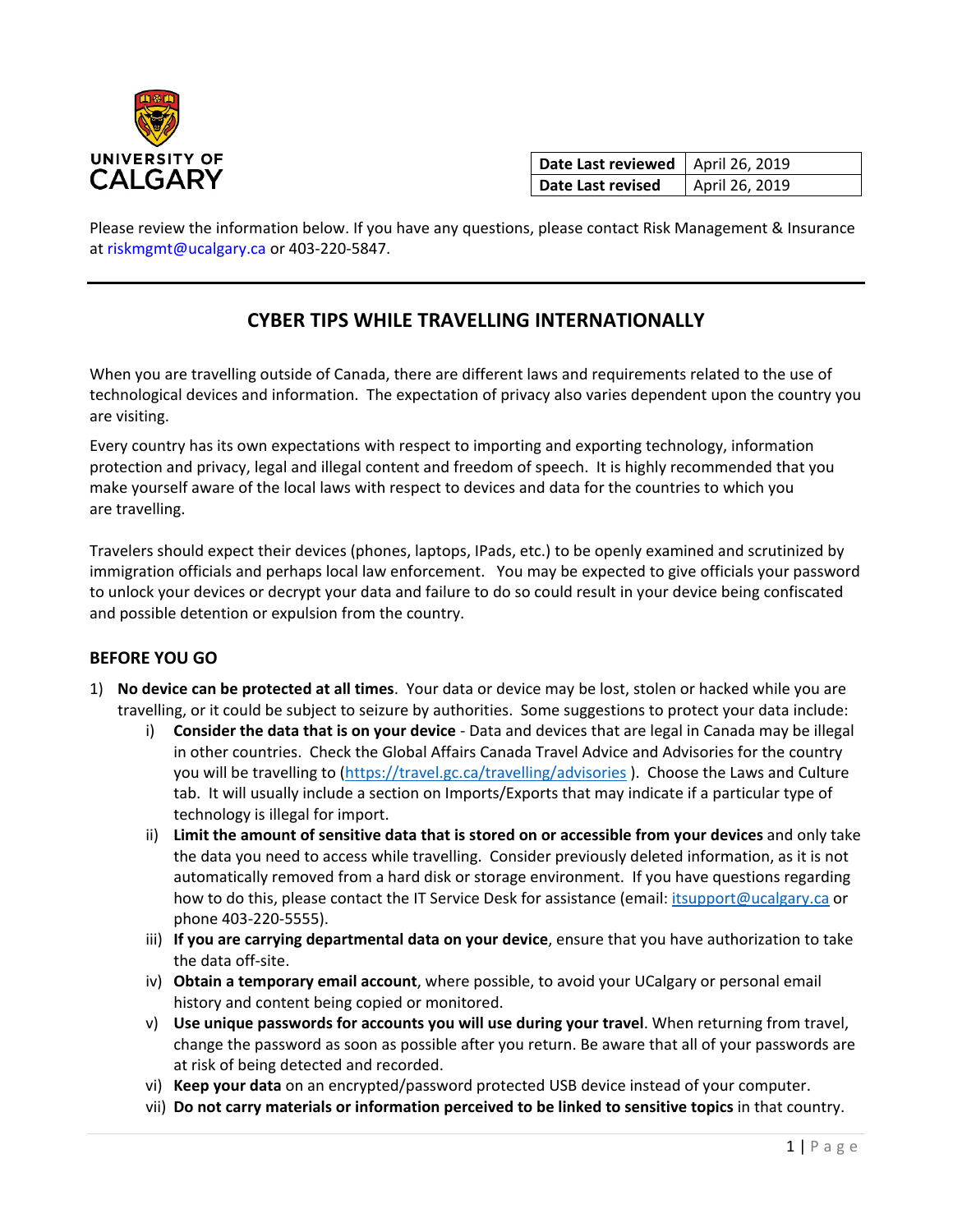- 2) **Remove all apps that you don't need as you cross a border**. For example, remove your GMAIL account from your device (with all your email and contacts) prior to going through immigration and security. Once you have passed through those points, you can add it back on to your device. This will allow you to comply with any immigration or security requests to view your device information. You may also consider doing this with any banking information that you have on your device.
- 3) **Encrypt** sensitive information at all times and ensure that you understand the classification of data that you are carrying when you travel. If you are carrying University owned or research data, please see the [Information Security Classification Standard.](https://www.ucalgary.ca/legal-services/sites/default/files/teams/1/Standards-Legal-Information-Security-Classification-Standard.pdf) If your data includes Level 3 (Confidential) or Level 4 (Restricted) information, please contact your IT partner prior to travelling with this information.
- 4) **If possible, travel with clean formatted loaner technology** rather than your day-to-day working devices. If you are a UCalgary employee using a University owned device, contact the IT Support Centre (email: [itsupport@ucalgary.ca](mailto:itsupport@ucalgary.ca) or phone 403-220-5555) for more information about loaner technology.
- 5) **Consider setting up additional security measures if it is necessary to connect to the University's network.** For example, you may want to move data you need while travelling to One Drive so you can access it securely on-line and avoid syncing data on any mobile device you may be carrying with you, or you could set up multi-factor authentication to increase webmail security. The IT Support Centre (email: itsupport@ucalgary.ca or phone 403-220-5555) can help you with additional security measures.
- 6) **Ensure your anti-malware software is running and up to date prior to the travel**.

## **WHILE ABROAD**

- 1. **If you are asked by an immigration or other law enforcement official** to unlock or decrypt your device for their perusal, accede to their request in accordance with local legal requirements.
- 2. **Lock** all unattended technology to prevent unauthorized access.
- 3. **Do not leave your device** in an unattended area or vehicle.
- 4. **Exercise caution** before sending documents or information abroad that would fall under the coverage of that country's secrets laws.
- 5. **Be aware that public wireless networks are untrusted** and avoid using them if possible.
- 6. **Do not allow anyone else to use or access** your device.
- 7. **Avoid using public computer workstations and charging stations.** Public infrastructure is easily modified to detect and record anything that is typed to them including account identifiers and credentials.
- 8. **Do not connect unknown USB flash drives** to your device. They may contain malicious software.
- 9. **Do not install software that is from an unknown source** or software that is delivered through an unknown channel.
- 10. **Be extra careful when presented with unknown links or attachments**. Be aware of websites that may push inappropriate content or malware without your authorization.
- 11. **Do not connect to the University's network** unless absolutely necessary. Consider that all network connections, including encrypted connections, are being monitored.
- 12. **Electronic data has the same legal status as paper based information assets.** The content, not the medium, determines the treatment of the data. Protect notebooks and paper documents with the same diligence as electronic information.
- 13. **If your device or data is stolen while you are abroad** and it is University owned equipment or University data, report it to the University's IT Security Department as well as Campus Security.
- 14. **If your device has been compromised unknowingly during travel**, it is a risk to all systems that the device connects to. If it is University owned equipment, do not use the technology upon return without it being wiped and refreshed by the IT Support Centre.